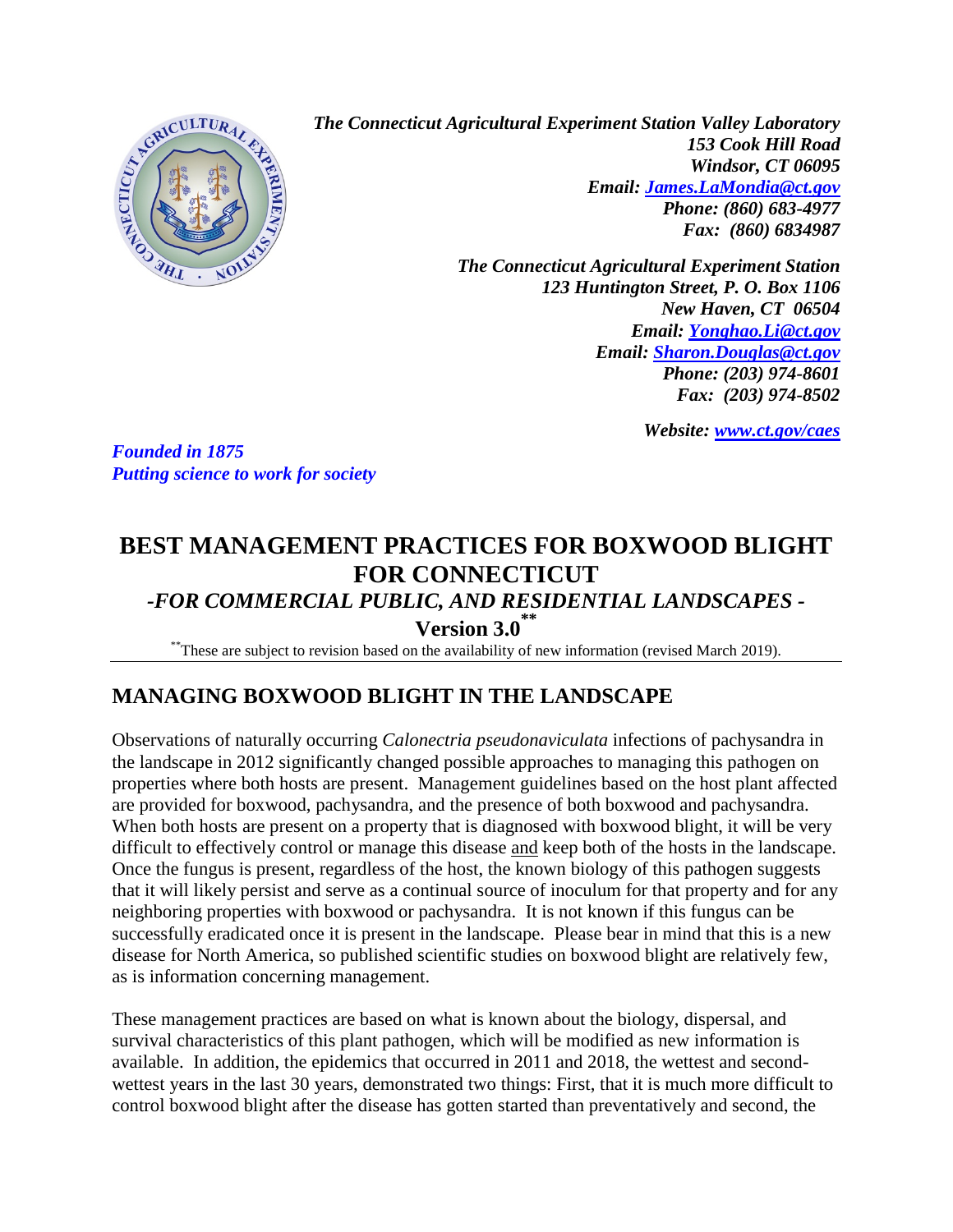distribution of disease suggests that low levels of disease were already present in locations that were not recognized until weather conditions were very conducive, leading to severe disease outbreaks. The management guidelines are outlined for protection of properties not currently known to have boxwood blight versus those with confirmed disease present. Note that undetected levels of disease may be present on any property, especially if weather has been dry and unfavorable for disease development.

# **IF BOXWOOD BLIGHT HAS NOT BEEN DETECTED OR CONFIRMED:**

### **A. EXCLUSION OF THE PATHOGEN**

- 1. Start with pathogen-free material by purchasing from reputable suppliers or nurseries that are licensed and/or certified according to all applicable phytosanitary laws and regulations.
	- i. Carefully inspect plants for symptoms at the time of purchase or when received from supplier. Personnel should be trained to detect boxwood blight.
	- ii. All symptomatic plants should be immediately isolated and samples from any symptomatic/suspicious plants should be sent to The Connecticut Agricultural Experiment Station (CAES) for testing:<http://www.ct.gov/caes/pdio>
	- iii. Request a history of fungicide treatments with each shipment, if available (fungicide name, application rate, and time).
- 2. IF THERE ARE NO ESTABLISHED BOXWOOD PLANTINGS ON THE PROPERTY: Newly purchased plants can be installed at time of purchase. However, it is advisable to wait for at least four weeks to make certain the plants are pathogenfree prior to planting. Note: Boxwood blight develops under extended wet and warm conditions. Holding plants under dry conditions when the pathogen will not spread and disease will not develop will not ensure that plants do not have some low level of undetected disease.
- 3. IF THERE ARE ESTABLISHED BOXWOOD PLANTINGS ON THE PROPERTY: Newly purchased plants should be isolated from existing boxwood plantings for at least four weeks, but preferably for longer. Note: Boxwood blight develops under extended wet and warm conditions. Holding plants under dry conditions when the pathogen will not spread and disease will not develop will not ensure that plants do not have some low level of undetected disease.
	- i. Keep plants labeled to be able to track the vendor source, if purchased from more than one supplier.
	- ii. Physically separate material by source—avoid co-mingling of plant material, if purchased from different vendor sources.
	- iii. Holding area should have a surface that can be easily cleaned of plant debris.
	- iv. All plant debris should be removed on a regular basis by vacuuming, sweeping, or raking and properly disposed (e.g., bagged for municipal trash, buried). This should NOT be composted.
	- v. Suspend the use of fungicides on new plants during the holding period.
	- vi. Monitor sanitation practices of anyone entering or working in the holding area.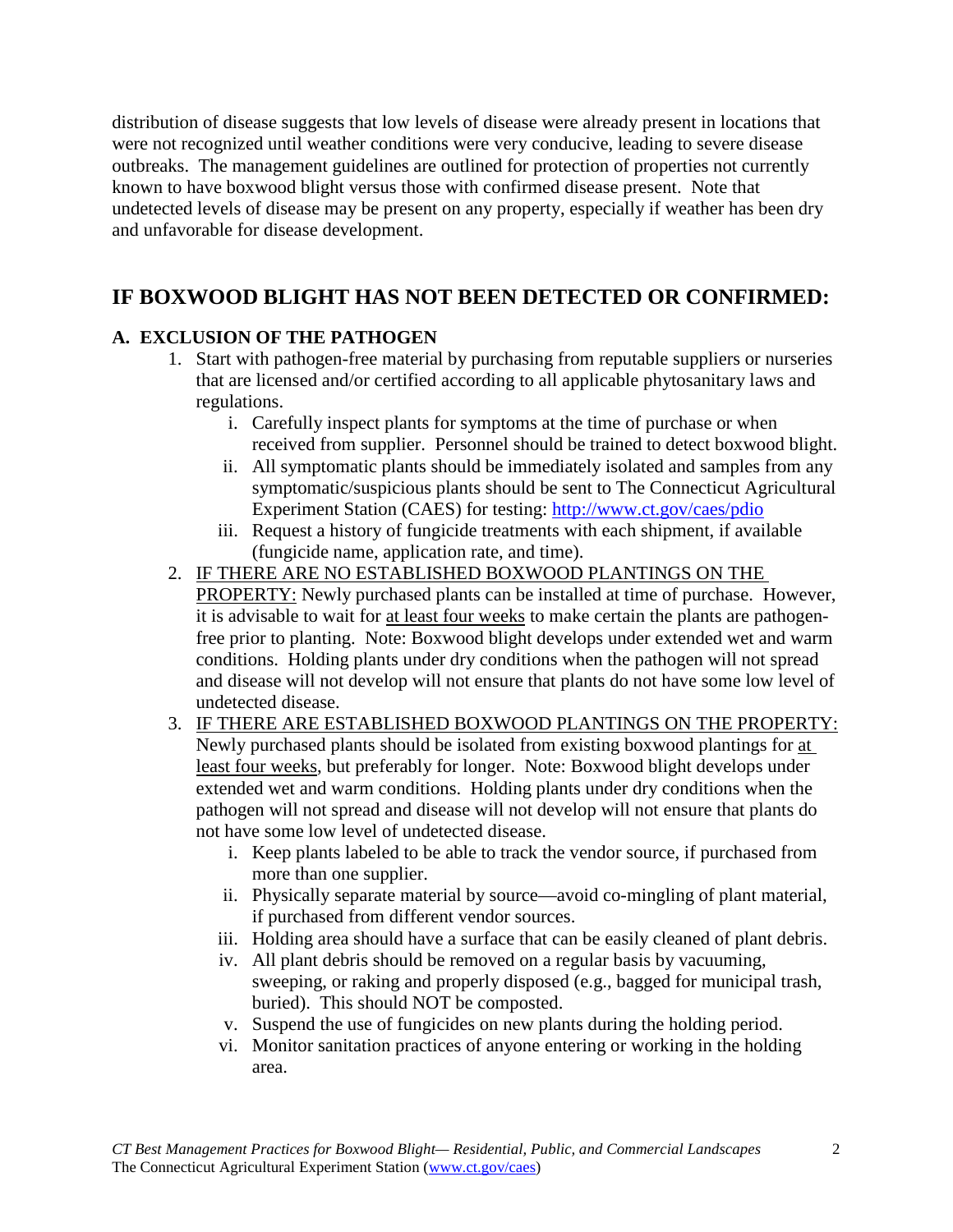- a) The most effective product for sanitizing is 70% alcohol (Isopropyl or ethanol). Conidia are killed on contact when wet and microsclerotia are killed with exposure (continuously wet) within 4 minutes. Other products (at label rates) kill conidia only and include: phenolics (e.g., Lysol concentrate); 1:10 dilution of household bleach (10% Clorox); hydrogen dioxide (e.g., ZeroTol, Oxidate); and hydrogen peroxide, peroxyacetic acid, and octanoic acid (e.g., X-3). Personal protective equipment may be necessary when handling some sanitizers.
- b) Products for sanitizing boots, shoes, and clothing in the field include alcohols or over-the-counter sprays (e.g., Lysol disinfectant spray).
- vii. Any boxwood with suspicious symptoms should be sent to CAES for diagnosis and testing as previously described.
- viii. IF NO SYMPTOMS DEVELOP DURING THE HOLDING PERIOD, the risk of introducing boxwood blight into an established planting is reduced, so the plants can be installed. Fungicide application prior to planting would further reduce risk.
- ix. Follow steps below for water management, sanitation, inspection, fungicide application and record-keeping.

# **IF BOXWOOD BLIGHT IS SUSPECTED OR HAS BEEN CONFIRMED:**

As soon as boxwood blight is suspected on boxwood and/or pachysandra, samples should be brought or sent to the Plant Disease Information Office of CAES in New Haven or the Valley Laboratory Diagnostic Office in Windsor for identification and confirmation.

Once the disease has been confirmed by CAES, as follows are available options.

#### **Option 1. Total Removal**

- 1. Remove all boxwood and/or pachysandra from the property and double-bag for disposal in municipal trash. Alternative: plants can be buried on the property. If buried, at least 1 foot of soil should be placed over buried plants.
- 2. Plants should NOT be composted.
- 3. Replant with plants not in the Buxaceae (e.g., not boxwood, pachysandra, or sarcococca). Consult landscaper, landscape designer, or landscape architect for assistance with plant selection.
- 4. If a property owner elects to replant with a member of the Buxaceae (e.g., boxwood, pachysandra, or sarcococca), they need to be aware that there is a continual risk of reinfection from local or unidentified sources of the boxwood blight fungus. Mulching will assist in covering microsclerotia and reduce splash dispersal.

#### **Option 2. Selective Removal**

- 1. Remove all symptomatic boxwood and/or pachysandra plants and all adjacent, nonsymptomatic boxwood and/or Pachysandra within 10 feet of symptomatic plants on the property.
	- i. Double-bag plants for disposal in municipal trash, if permitted. Alternative: plants can be buried on the property. If buried, at least 1 foot of soil should be placed over buried plants.
	- ii. Plants should NOT be composted.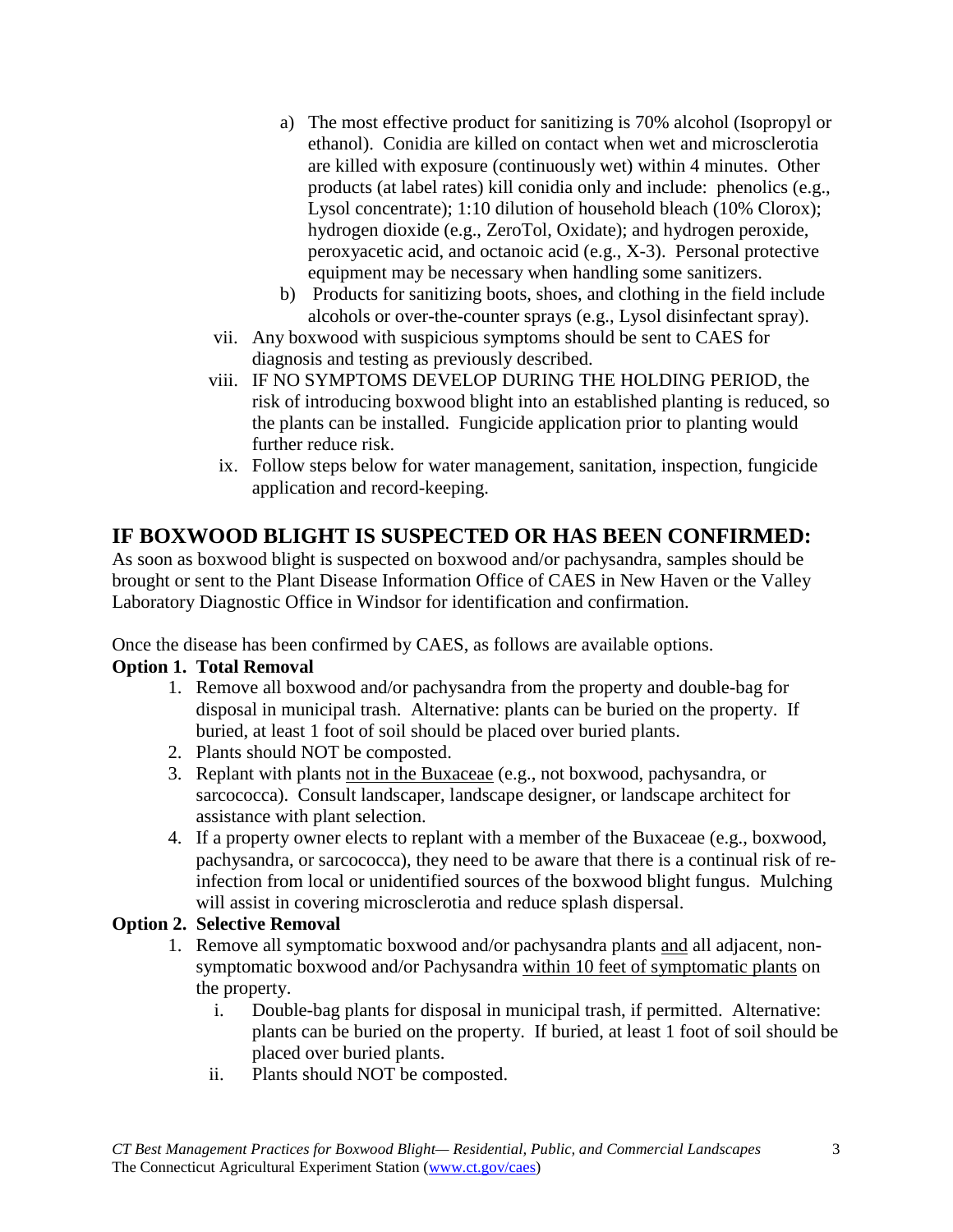- 2. Remove all organic matter and plant debris by vacuuming, sweeping, or raking for proper disposal (e.g., bagged for municipal trash, buried). This should NOT be composted.
- 3. After the removal of leaf debris, there is still a risk that microsclerotia may have been incorporated into the soil, therefore, mulching soil and pruning out the lower canopy and branches to avoid contact or close proximity to soil and mulch would be helpful to reduce the possibility of spores splashing up into the plant canopy.
- 4. Replanting with boxwood (or other plants in the Buxaceae) is not suggested, since the removal protocol cannot guarantee that all sources of the fungus have been eliminated from the vicinity. If planting must be done, choose from varieties with lower susceptibility to boxwood blight(**https://portal.ct.gov/caes**). Be aware that plants are more likely to be exposed to the pathogen and effective fungicide programs would likely be required.
- 5. Sanitize all tools and equipment after use.
	- i. The most effective product for sanitizing is 70% alcohol (Isopropyl or ethanol). Conidia are killed on contact when wet and microsclerotia are killed with exposure (continuously wet) within 4 minutes. Other products (at label rates) kill conidia only and include: phenolics (e.g., Lysol concentrate); 1:10 dilution of household bleach (10% Clorox); hydrogen dioxide (e.g., ZeroTol, Oxidate); and hydrogen peroxide, peroxyacetic acid, and octanoic acid (e.g., X-3). Personal protective equipment may be necessary when handling some sanitizers.
	- ii. Products for sanitizing boots, shoes, and clothing in the field include alcohols or over-the-counter sprays (e.g., Lysol disinfectant spray).
- 6. FOR ALL REMAINING, NON-SYMPTOMATIC BOXWOOD OR PACHYSANDRA ON PROPERTY:
	- i. Inspect for symptoms on a weekly basis for at least several months (preferably one year) after infected plants are removed.
	- ii. Any boxwood and/or Pachysandra with suspicious symptoms should be sent to CAES for diagnosis and testing as previously described.
	- iii. Avoid overhead watering or working with plants when they are wet, as water is important for the spread and development of boxwood blight.
	- iv. Non-symptomatic plants can be sprayed with registered fungicides, at the discretion of the property owner.
		- a) Research on fungicide efficacy is ongoing in the U.S. This information, in combination with research from other countries that have been dealing with this disease for many years, can be used in conjunction with other management strategies previously outlined, especially when weather is favorable for disease. When there is a risk of boxwood blight occurring, fungicide applications need to be used on a regular preventive schedule. Because of the tight nature of the boxwood canopy, thorough coverage with fungicides is difficult. However, all parts of the plant need to be covered, so any sprays should be applied until run-off. The most current information concerning fungicide efficacy and use in management of blight is posted at: https://portal.ct.gov/caes Pease note: research at CAES is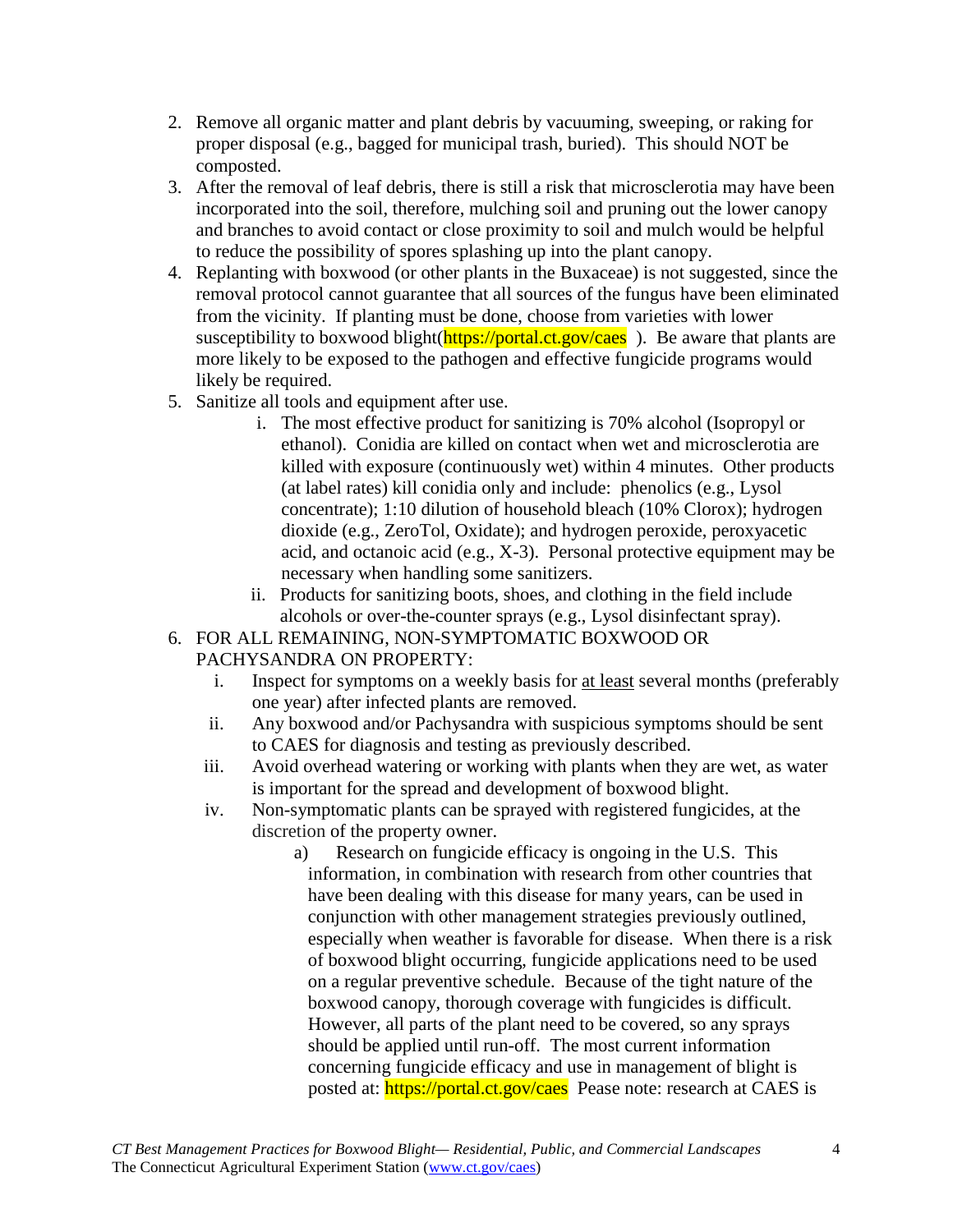ongoing to determine the most effective fungicides for CT and the U.S.

- v. Monitor sanitation practices of anyone working with boxwood on property. All tools and equipment need to be sanitized frequently—between individual plants, beds, and plantings.
	- a) The most effective product for sanitizing is 70% alcohol (Isopropyl or ethanol). Conidia are killed on contact when wet and microsclerotia are killed with exposure (continuously wet) within 4 minutes. Other products (at label rates) kill conidia only and include: phenolics (e.g., Lysol concentrate); 1:10 dilution of household bleach (10% Clorox); hydrogen dioxide (e.g., ZeroTol, Oxidate); and hydrogen peroxide, peroxyacetic acid, and octanoic acid (e.g., X-3). Personal protective equipment may be necessary when handling some sanitizers.
	- b) Products for sanitizing boots, shoes, and clothing in the field include alcohols or over-the-counter sprays (e.g., Lysol disinfectant spray).
- vi. Monitor activities of pets, children, or others in order to minimize the potential for movement and spread of the sticky fungal spores.
- 7. Keep accurate records.
	- i. Locations of symptomatic plants;
	- ii. Source and date of original plantings (if known);
	- iii. Locations of remaining boxwood plantings on the property;
	- iv. Mortality due to any cause;
	- v. All fungicide applications (date and rate of product).

## **B. WATER MANAGEMENT**

- i. Water is very important for the spread and development of boxwood blight. Avoid overhead watering or working with plants when they are wet from rain, irrigation or dew. This includes pruning, moving or even walking through wet plants.
- 2. Avoid or minimize accumulation of standing water in boxwood plantings.

## **C. SANITATION**

- 1. Remove leaf debris by raking or vacuuming. Debris should be bagged for municipal waste. It should NOT be composted. Mulching will assist in covering microsclerotia and reduce splash dispersal.
- 2. Monitor plant debris in run-off water. Divert from other boxwood plantings.
- 3. Routine operations to maintain the boxwood planting (e.g., planting, pruning, grooming) should include sanitation practices. A suggested protocol is outlined as follows:
	- i. Pruning to remove branches and leaves from the lower part of the plant would increase air flow, reduce water splash of soil to leaves, and increase fungicide coverage.
	- ii. Pruning should not occur if plants are wet or if there is high humidity, especially after extended wet periods.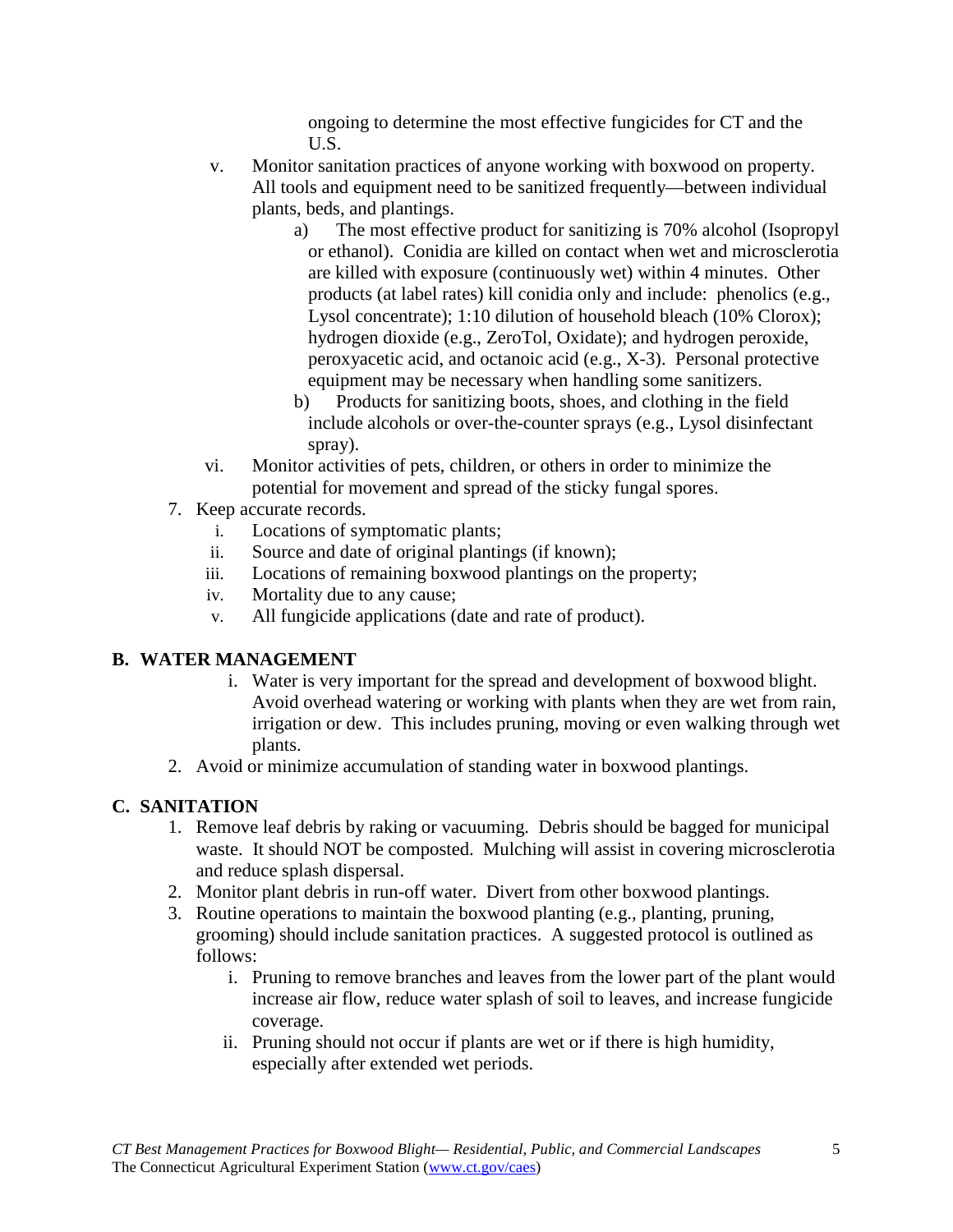- iii. Optional: The day before pruning is scheduled, plants can be thoroughly sprayed with ZeroTol. Immediately after pruning is done, the planting can be sprayed again with ZeroTol.
- iv. Any routine fungicide programs can resume after pruning, as applicable.
- v. Tools and equipment should be sanitized when moving between different boxwood plantings on a property or between properties.
	- a) The most effective product for sanitizing is 70% alcohol (Isopropyl or ethanol). Conidia are killed on contact when wet and microsclerotia are killed with exposure (continuously wet) within 4 minutes. Other products (at label rates) kill conidia only and include: phenolics (e.g., Lysol concentrate); 1:10 dilution of household bleach (10% Clorox); hydrogen dioxide (e.g., ZeroTol, Oxidate); and hydrogen peroxide, peroxyacetic acid, and octanoic acid (e.g., X-3). Personal protective equipment may be necessary when handling some sanitizers.
	- b) Products for sanitizing boots, shoes, and clothing in the field include alcohols or over-the-counter sprays (e.g., Lysol disinfectant spray).
- 4. Work in plantings with suspect potentially infected plants last—after completing work with healthy plants.
	- i. Wearing of protective gear can be helpful.
- 5. If a planting or property known to have boxwood blight has been visited, wash and sanitize shoes, tools, equipment, and vehicles that may have become contaminated before traveling to other properties.
	- i. Use of protective gear can be helpful.
- 6. Train all personnel and home and property owners to avoid movement through plantings with infected or exposed and potentially infected plants and to regularly sanitize clothing and equipment as part of standard operating procedures.

### **D. INSPECTION**

- 1. Inspect all boxwood plantings throughout the growing season by trained personnel.
	- i. If boxwood blight symptoms are detected, immediately send samples from all symptomatic plants to The Connecticut Agricultural Experiment Station (CAES) for testing.
	- ii. Infected plant material should NOT be composted.
	- iii. If you observe suspicious symptoms on boxwood, it is important to have the disease accurately identified by a specialist (state inspector or CAES plant pathologist).
- 2. Routinely monitor and inspect all incoming boxwood material, when applicable.
- 3. Routinely inspect boxwood in the landscape on the growing grounds or surrounding area for boxwood blight.

### **E. FUNGICIDE MANAGEMENT**

**1.** Fungicides for boxwood blight management should be used preventatively whenever possible in conjunction with cultural controls and scouting. Combinations of systemic and protectant fungicides in different FRAC classes with different modes of action are desirable both for increased efficacy and for fungicide resistance management. We have observed that propiconazole, benzovindiflupyr and fluxapyroxad have some curative